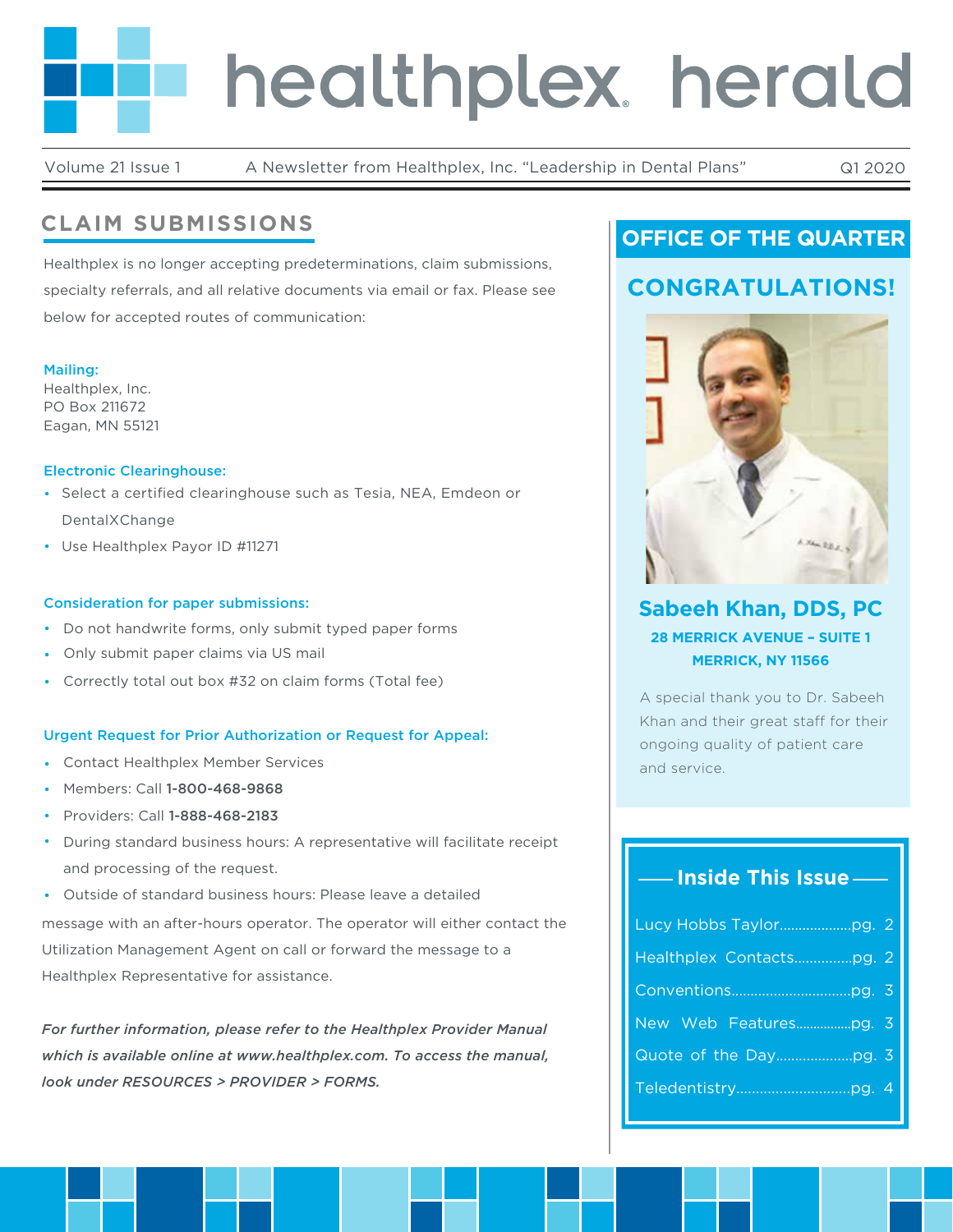#### **Page 2**

#### **HEALTHPLEX HERALD**

# **A TRIBUTE TO AMERICA'S FIRST FEMALE DENTIST**

March was National Women's History Month. The month we celebrate women who have made noteworthy influences to society. Over 150 years ago, Lucy Hobbs Taylor became the first female DDS. Originally denied access to two of the most prestigious dental schools in the nation, Taylor went on to become one of the most successful and well-respected dentists of her time.

Lucy Hobbs Taylor became the first American woman to graduate dental school in February 1866. Taylor was born on March 14, 1833 and raised in Constable, NY. After graduating high school, Taylor began working as a school teacher which was one of the few occupations available for women at the time. Eventually, Taylor found a professor at a Cincinnati medical school who was willing to privately teach her. She then further pursued private studies at the Ohio College of Dental Surgery. Despite her apprenticeship and expertise, she was still denied



admission and a degree from the school.

At the age of 28, Lucy Hobbs Taylor opened her own dental practice in 1861. She opened her first practice in Cincinnati and then numerous towns in Iowa. During this time, Taylor still did not have a diploma which was quite common at the time. With the support of her male peers, she became elected in 1865 to the Iowa State Dental Society, the first professional dental organization in the United States to accept women. She was later selected as a delegate to the American Dental Association convention.

Over the course of the 20th and 21st century, the number of women who have followed Taylor's path has grown tremendously. According to an article from the American Dental Association about women in dentistry, only 1.1 percent of dentists in 1968 were women. Presently, 33.7 percent of dentists are female with the percentage constantly increasing.

# **HEALTHPLEX CONTACTS**

## **healthplex.com**

## **Phone Numbers**

### **Provider Hotline.......888-468-2183**

*(Options)*

- 1: Eligibility
- 2: Urgent Referrals
- 3: Website Support
- 4: Claims Automated System
- Contracting *(Commercial Programs)* 5:
- Contracting *(Government Programs)* 6:
- 7: Panel Participation

# **UM Clinical Review....888-468-5182 Internet Support.........888-468-5171**

## **Fax Numbers** *(516 area code)*

| Claims542-2614                    |  |
|-----------------------------------|--|
| <b>Customer Service227-1143</b>   |  |
| <b>Provider Relations228-9571</b> |  |
| Referral Authorization228-5025    |  |

## **E-Mail**

 Info@healthplex.com ProviderRelations@healthplex.com Claims@healthplex.com Referrals@healthplex.com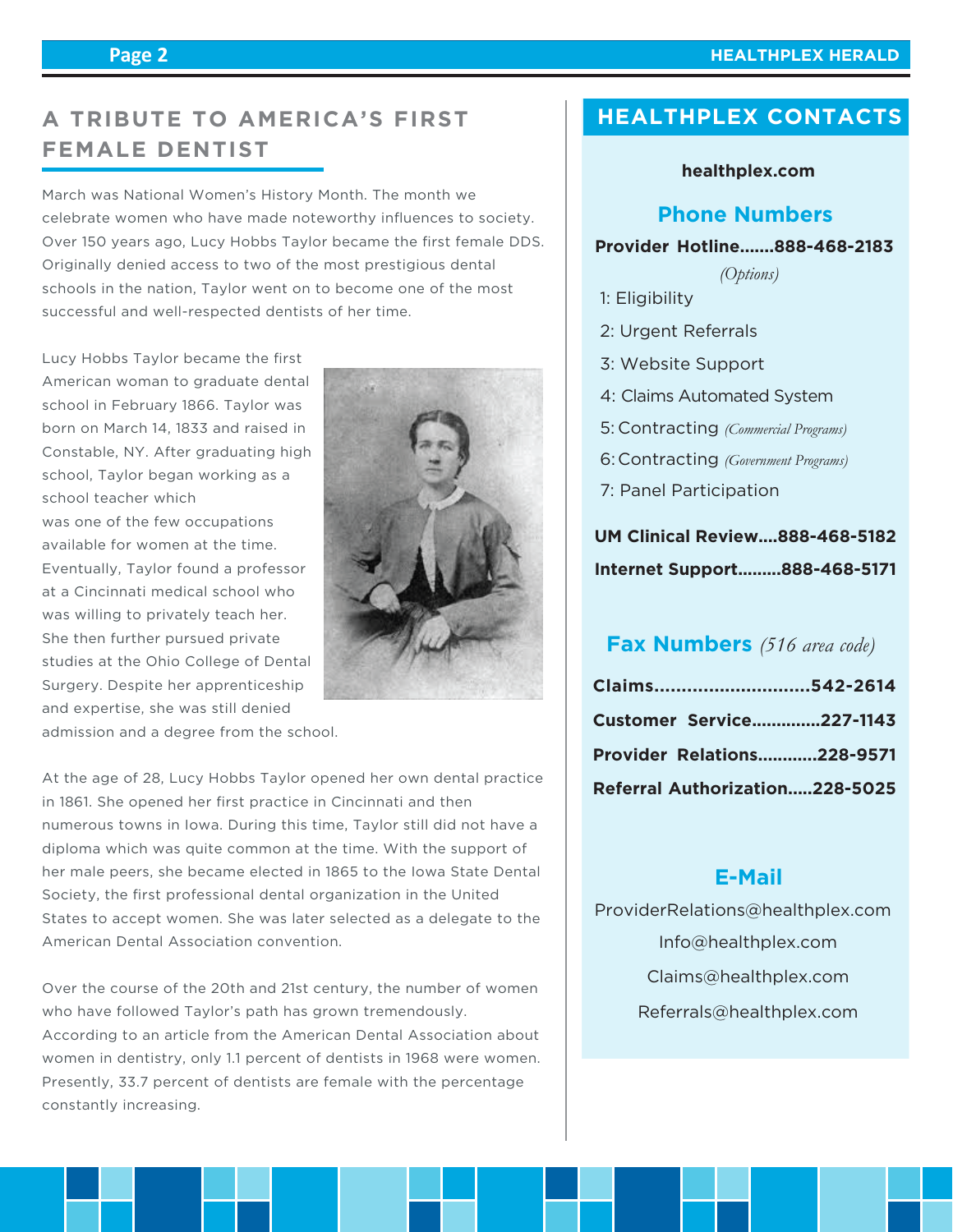m)

## **CONVENTIONS**

The **Greater Long Island Dental Meeting** has postponed the meeting being held at 598 Broadhollow Road Melville, NY 11747 on March 31st and April 1st as a result of the current status of the COVID-19 virus for the well-being and safety of all. The new meeting dates will be September 1st and September 2nd.



## **NEW WEB FEATURES**

A new guide is available to assist you with the navigation of the Healthplex Provider Web Portal.

In order to access the Healthplex provider web portal guide, select RESOURCES > FORM> PROVIDER> Healthplex Provider Web Portal Guide once you log in.

The self-service features that are accessible through the Healthplex provider web portal will serve to eliminate Provider Hotline wait times. The new Healthplex web portal guide will offer step-by-step directions for:

- Web registration
- Resetting passwords
- Updating office information
- Adding/removing of providers
- Obtaining managed care fee schedules
- Determining PPO participation
- Viewing direct deposit reports
- Viewing member rosters
- Understanding the HEDIS gauge
- Accessing the claims dashboard
- Verifying member eligibility and benefits



*"Don't judge each day by the harvest you reap but by the seeds you plant."*

*-Robert Louis Stevenson*